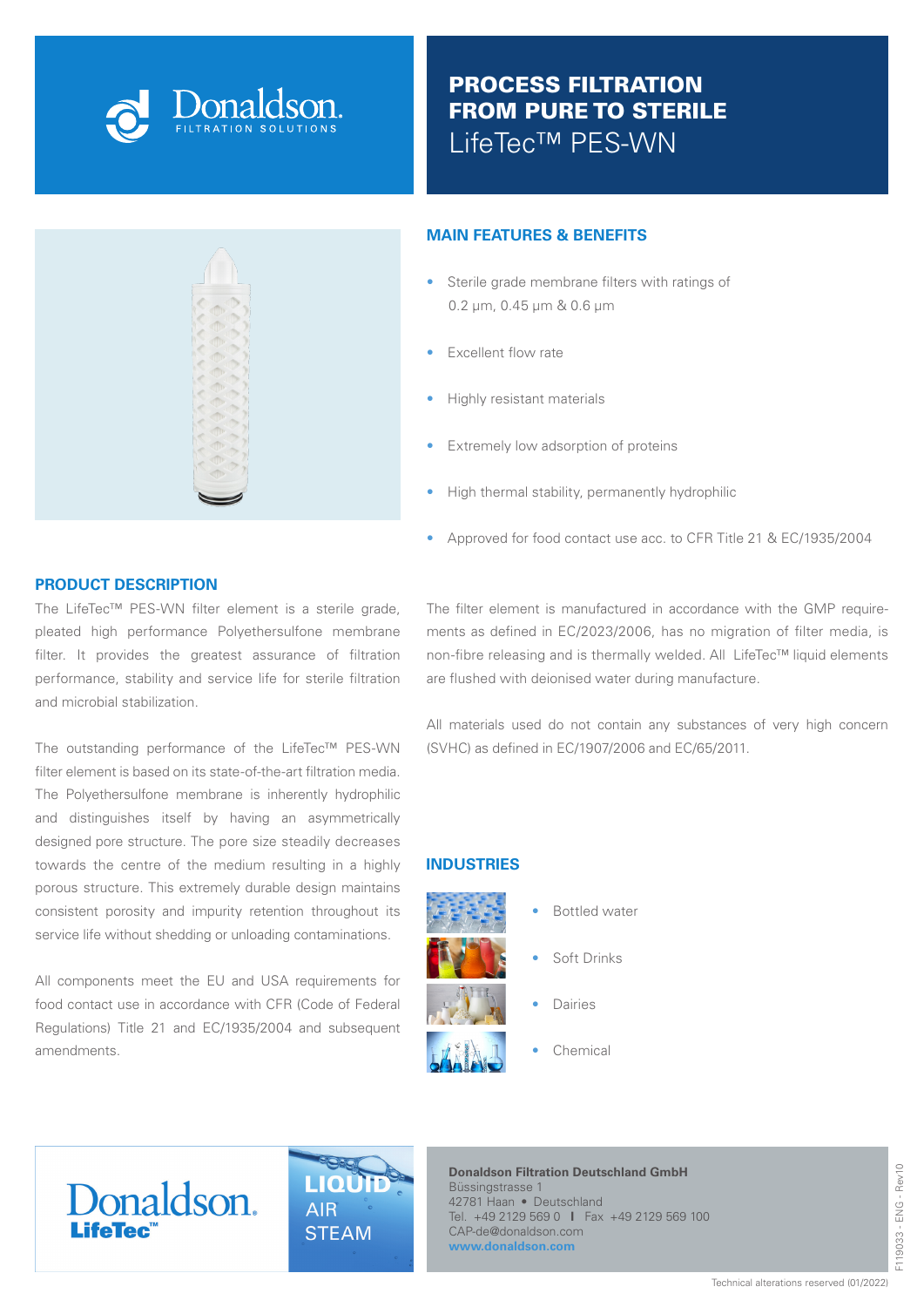# **APPLICATIONS**

The sterile grade LifeTec™ PES-WN membrane filter is designed and developed for following applications:

#### **Clarification and sterilization of all types of water:**

- Bottled water
- Mineral water
- Spring water
- Table water
- Potable water

# **High quality filtration for a variety of ultrapure water requirements:**

- Deionized water
- Chemically treated water
- High temperature water
- Process water
- Ingredient water

#### **Sterile filtration of beverages:**

- Soft Drinks
- Alcoholic beverages

# **QUALITY TEST**

**All products have been inspected and released by Quality Assurance as having met the following requirements:**

• All 10" sterile filter modules are integrity tested to verify compliance with established quality and design specifications and to assure consistent and reliable performance.

• The traceability of each filter element according to EC/1935/2004 is provided by serial number.

• All LifeTec™ PES-WN filter elements are completely staged, assembled, tested and packaged in Class 7 clean room facility, whose Quality Management System is approved by an accredited registering body to the appropriate ISO 9001 Quality Systems Standard.

#### **MATERIAL COMPLIANCE USA**

All components of the LifeTec™ PES-WN filter element are FDA listed for food contact use in the Code of Federal Regulations (CFR), Title 21:

| <b>Filter Materials</b> |                        | CFR Title 21 |  |  |
|-------------------------|------------------------|--------------|--|--|
|                         |                        |              |  |  |
| Membrane                | Polyethersulfone       | § 177.2240   |  |  |
| <b>Upstream Support</b> | Polypropylene          | § 177.1520   |  |  |
| Downstream Support      | Polypropylene          | § 177.1520   |  |  |
| <b>Outer Guard</b>      | Polypropylene          | § 177.1520   |  |  |
| Core                    | Polypropylene          | § 177.1520   |  |  |
| <b>End Caps</b>         | Polypropylene          | § 177.1520   |  |  |
| O-Rings                 | <b>EPDM</b>            | § 177.2600   |  |  |
|                         | Silicone               | § 177.2600   |  |  |
| Sealing Method          | <b>Thermal Bonding</b> |              |  |  |

#### **MATERIAL COMPLIANCE EU**

The Donaldson LifeTec™ PES-WN filter element meets the guideline for food contact use as given in European Regulation (EC) Number 1935/2004. All polymeric components (Polypropylene, Polyethersulfone, EPDM) meet the requirements of EU Directive EC/10/2011 relating to plastic materials and articles intended to come into contact with foodstuffs. Migration tests have been carried out in simulants (B, D1) after flushing or in flow conditions.

All materials used do not contain any substances of very high concern (SVHC) as defined in EC/1907/2006 (REACH Guideline) and EC/65/2011 (RoHS Guideline) and are free of any Latex-based components. The PP materials used for Cage & Core are treated acc. to EMA/410/01 Rev.03 and thus bear no risk of transmitting TSE and BSE.

#### **RETENTION RATES (According to HIMA Challenge per ASTM)**

| <b>Filter Grade</b>             | Microorganism                                   | $LRV$ / $cm2$ |
|---------------------------------|-------------------------------------------------|---------------|
| LifeTec™ PES-WN<br>$0.6 \mu m$  | Saccharomyces cerevisiae                        | > 7           |
| LifeTec™ PES-WN<br>$0.45 \mu m$ | Saccharomyces cerevisiae<br>Serratia Marcescens | > 7<br>> 7    |
|                                 | Saccharomyces cerevisiae                        | > 7           |
| LifeTec™ PES-WN<br>$0.2 \mu m$  | Serratia Marcescens                             | >7            |
|                                 | Brevundimonas diminuta                          | > 7           |

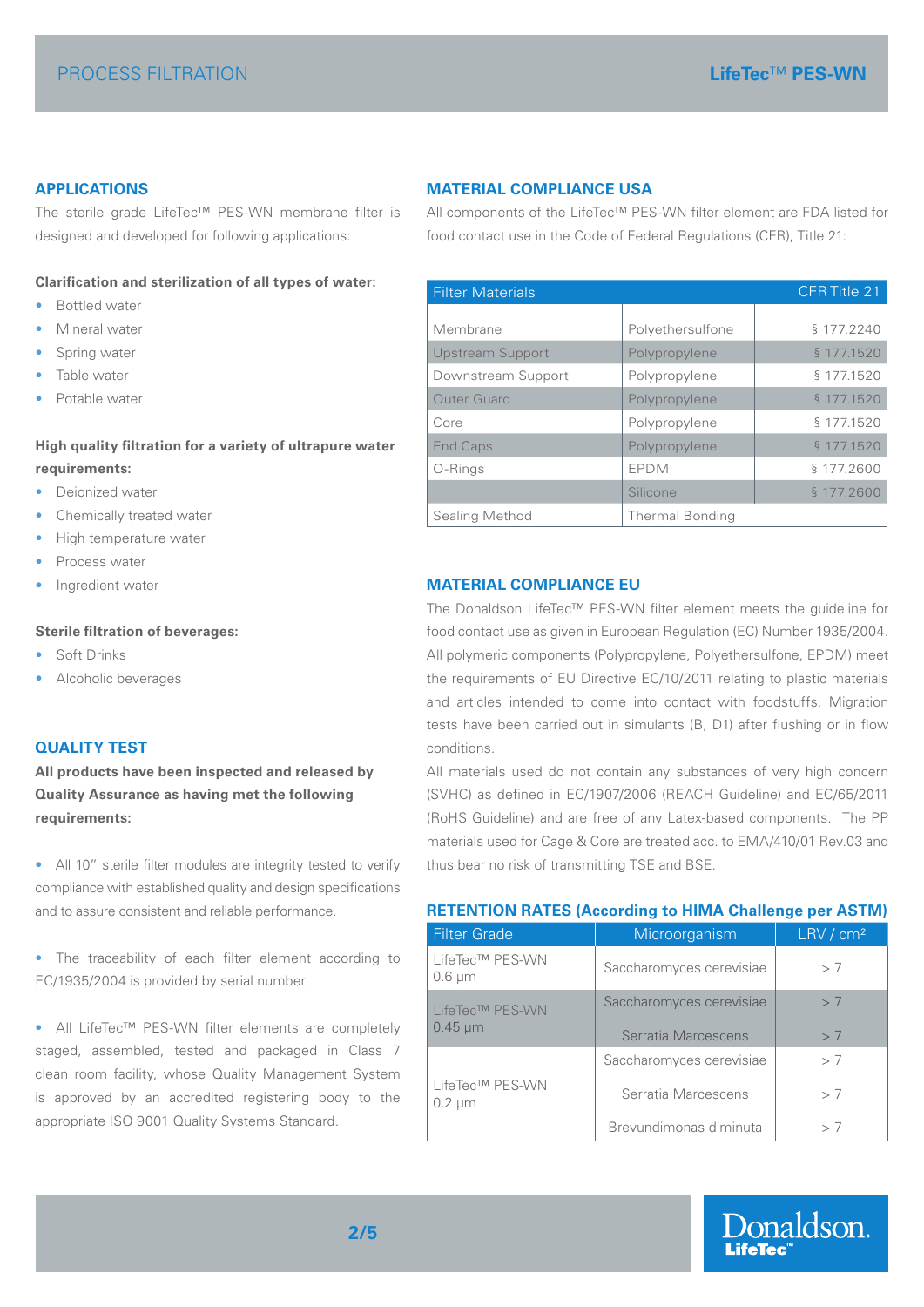# **PRODUCT SPECIFICATIONS**

| <b>Product Specifications</b> |                                                                            |                                                                        |     |     |  |  |
|-------------------------------|----------------------------------------------------------------------------|------------------------------------------------------------------------|-----|-----|--|--|
| Filter Grade                  |                                                                            | 0.2 µm, 0.45 µm, 0.6 µm (Retention rates LRV $\ge$ 7 cm <sup>2</sup> ) |     |     |  |  |
| <b>Filtration Surface</b>     |                                                                            | $0.77$ m <sup>2</sup> per 250 mm element (10")                         |     |     |  |  |
| Maximum Differential Pressure | Differential pressure / collapse pressure<br>Operating temperature         |                                                                        |     |     |  |  |
|                               | $^{\circ}$ C                                                               | $\circ \sqsubset$                                                      | bar | psi |  |  |
|                               | 38                                                                         | 100                                                                    | 5.5 | 80  |  |  |
|                               | 66                                                                         | 150                                                                    | 4.1 | 60  |  |  |
|                               | 82                                                                         | 180                                                                    | 2.1 | 30  |  |  |
| Cumulative Steaming Time*     | 121°C – 125°C (30 minutes) saturated steam (Forward flow) up to 100 cycles |                                                                        |     |     |  |  |

\* Figures are based on lab tests to evaluate steaming resistance. Filter elements need to be checked in actual use. Contact Donaldson for recommended Autoclaving/Steaming procedures.

# **FLOW CHARACTERISTICS LifeTec™ PES-WN** 10", Deionised water, 20°C  $0, 12$  $0.2$ 0,45  $0,6$  $\pmb{0}$ 10 5 15 20 25 0 30 35 Flow [I/min]

#### **INTEGRITY TESTING**

| <b>Bubble-Point-Test</b> |                                       |     | Diffusion Test / Forward Flow Test |                                           |  |
|--------------------------|---------------------------------------|-----|------------------------------------|-------------------------------------------|--|
| <b>Filter Grade</b>      | <b>Minimum Bubble</b><br><b>Point</b> |     | <b>Filter Grade</b>                | <b>Maximum Diffusion</b><br><b>Values</b> |  |
|                          | bar                                   | psi |                                    |                                           |  |
| $0.6 \mu m$              | 1.24                                  | 18  | $0.6 \mu m$                        | 20 ml/min @ 0.7 bar (10 psi)              |  |
| $0.45 \mu m$             | 2.21                                  | 32  | $0.45 \,\mathrm{\upmu m}$          | 30 ml/min @ 1.7 bar (25 psi)              |  |
| $0.2 \text{ µm}$         | 3.03                                  | 44  | $0.2 \mu m$                        | 35 ml/min @ 2.4 bar (35 psi)              |  |

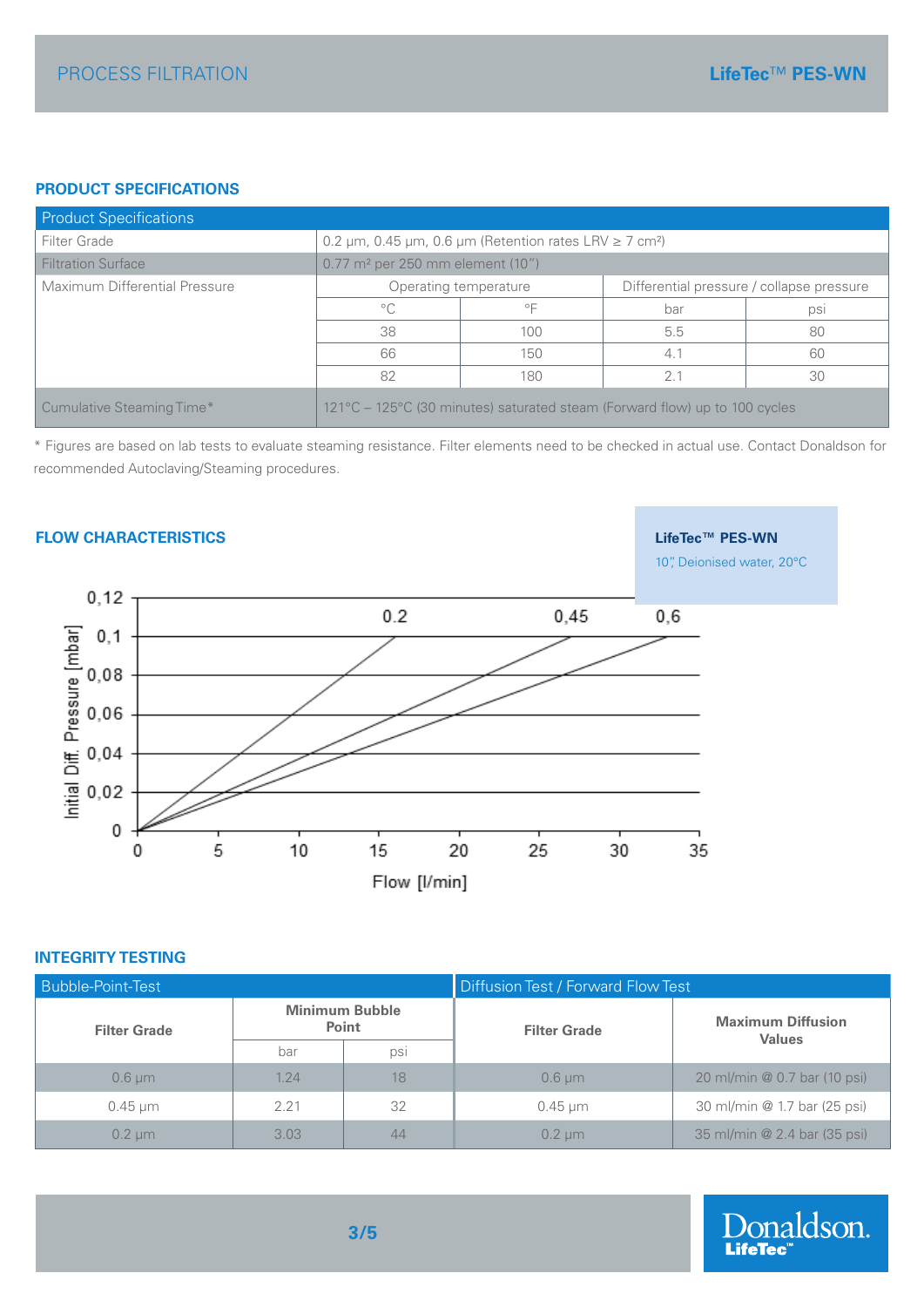

|             | Dimensions (CODE 2 connection) |      |      |      |    |      |  |  |
|-------------|--------------------------------|------|------|------|----|------|--|--|
| <b>Size</b> | a                              |      |      |      | c  |      |  |  |
|             | mm                             | inch | mm   | inch | mm | inch |  |  |
| 10''        | 253                            | 10.0 | 274  | 10.8 | 56 | 2.2  |  |  |
| 20''        | 495                            | 19.5 | 516  | 20.3 | 56 | 2.2  |  |  |
| 30''        | 737                            | 29.0 | 758  | 29.8 | 56 | 2.2  |  |  |
| 40''        | 979                            | 38.5 | 1000 | 394  | 56 | 2.2  |  |  |

CODE 2: 2 x 226 o-rings, bayonet 2 locking tabs, flat end cap, integrated reinforcement ring



| Dimensions (CODE 3 connection) |     |      |     |      |                |      |  |  |  |
|--------------------------------|-----|------|-----|------|----------------|------|--|--|--|
| <b>Size</b>                    | a   |      | b   |      | c              |      |  |  |  |
|                                | mm  | inch | mm  | inch | mm             | inch |  |  |  |
| 10''                           | 256 | 10.1 | 271 | 10.7 | 44             | 1.7  |  |  |  |
| 20''                           | 498 | 19.6 | 513 | 20.2 | 44             | 1.7  |  |  |  |
| 30''                           | 740 | 29.1 | 755 | 29.7 | 44             | 1.7  |  |  |  |
| 40''                           | 982 | 38.7 | 997 | 39.3 | $\Delta\Delta$ | 1.7  |  |  |  |

CODE 3: 2 x 222 o-rings, plug connection, flat end cap, integrated reinforcement ring



| Dimensions (CODE 7 connection) |     |      |      |      |    |      |  |  |
|--------------------------------|-----|------|------|------|----|------|--|--|
| <b>Size</b>                    | a   |      | b    |      | c  |      |  |  |
|                                | mm  | inch | mm   | inch | mm | inch |  |  |
| 10''                           | 251 | 9.9  | 315  | 12.4 | 56 | 2.2  |  |  |
| 20''                           | 493 | 19.4 | 557  | 21.9 | 56 | 2.2  |  |  |
| 30''                           | 735 | 28.9 | 799  | 31.5 | 56 | 2.2  |  |  |
| 40''                           | 977 | 38.5 | 1041 | 41 N | 56 | 2.2  |  |  |

CODE 7: 2 x 226 o-rings, bayonet 2 locking tabs, locating fin, integrated reinforcement ring



c

| Dimensions (CODE 8 connection) |     |      |      |      |    |      |  |  |
|--------------------------------|-----|------|------|------|----|------|--|--|
| <b>Size</b>                    | a   |      | b    |      | c  |      |  |  |
|                                | mm  | inch | mm   | inch | mm | inch |  |  |
| 10''                           | 254 | 10.0 | 311  | 12.2 | 44 | 1.7  |  |  |
| 20''                           | 496 | 19.5 | 553  | 21.8 | 44 | 1.7  |  |  |
| 30''                           | 738 | 29.1 | 795  | 31.3 | 44 | 1.7  |  |  |
| 40''                           | 980 | 38.6 | 1037 | 40.8 |    | 17   |  |  |

CODE 8: 2 x 222 o-rings, plug connection, locating fin, integrated reinforcement ring